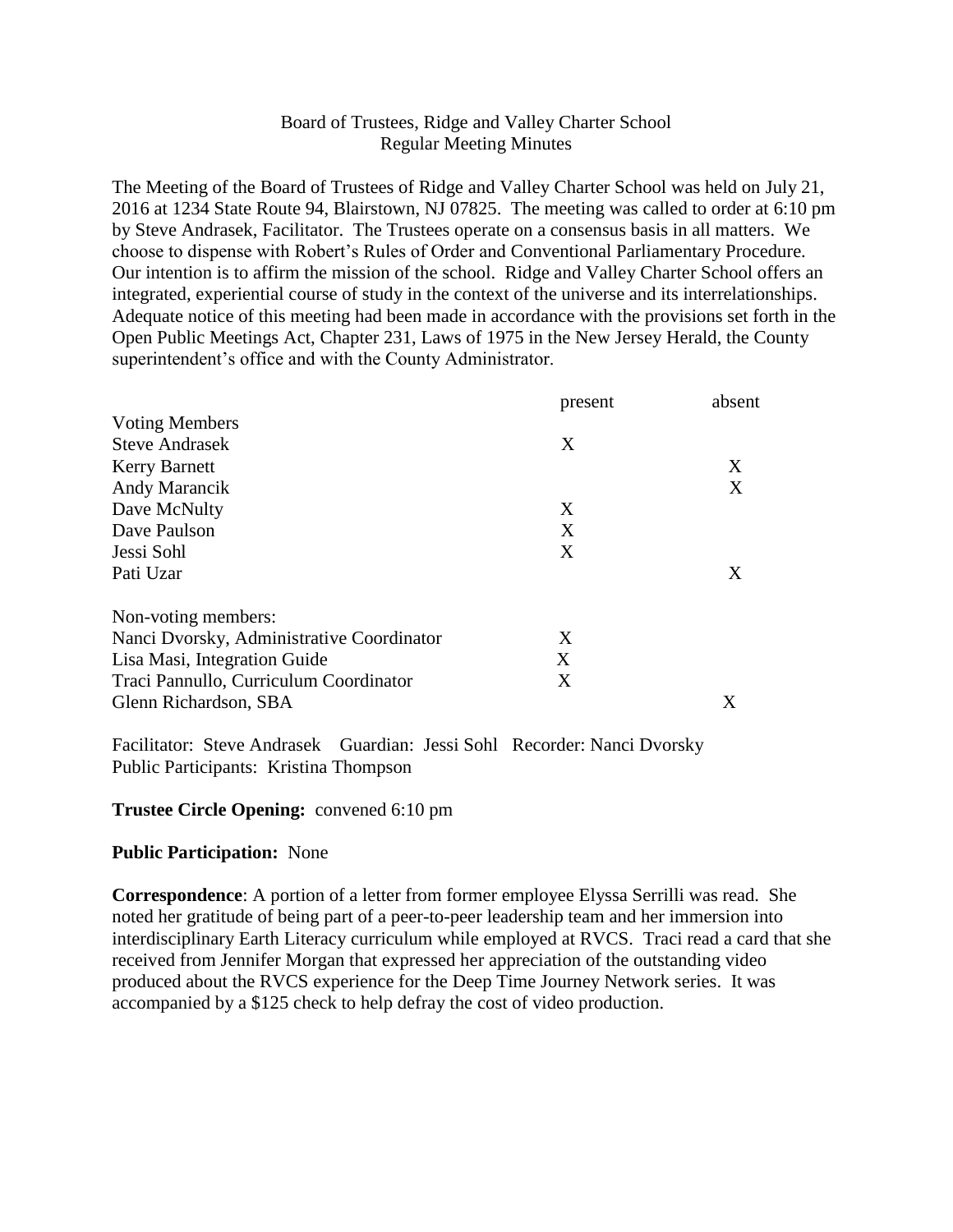## **Leadership Team Updates:**

**Integration Guide Report:** Lisa Masi reported that the Leadership Team has been working on the 16-17 Guide and student schedules. She also has been doing home visits with Stardust team guide Alyssa Garner for incoming Kindergarten students which she feels are incredibly valuable for gaining an understanding of the child and their family prior to coming to RVCS in September.

**Curriculum Coordinator Report:** Traci Pannullo reported that she is working on the classroom overhead projector installation project. Traci presented information on the summary student PARCC scores for 2016. She also mentioned that work was underway to continue refinement of the integration of state curriculum standards and core content into the student project work.

**Administrative Coordinator Report:** Nanci Dvorsky reported: Approval of the June 16, 2016 minutes. **Resolution 7.21.16.a** To approve payment of bills in the amount of \$123,236 which includes payroll. Approved unanimously. Nanci said that Ridge and Valley Conservancy had sent a check in the amount of \$100 to pay the cost of the specialists that presented during the Bioblitz event. Nanci gave a synopsis of the many afterschool clubs that took place during the 15-16 school year. The 2016-2017 tentative Open House dates are 9/14, 1/11, and 3/15 with evening Information Sessions on 10/6 and May 4<sup>th</sup>. Resolution 7.21.16.d To accept the HIB-ITP and EVVRS reports for Period 2 Jan 1-June 30, 2016. There were no incidents to report to the NJDOE. Approved unanimously. **Resolution 7.21.16.e** To approve submission of the 2015-2016 Annual Report. Approved unanimously. **Resolution 7.21.16.f** To accept the NJSIG joint insurance fund (JIF) renewal for the 2016-2017 school year as follows: Package \$7869, Workers Comp \$8925, Supplemental Workers Comp \$500, School Leaders Liability \$4901. Total of \$22,195, an increase of \$649 or approximately 3%. Approved unanimously. **Resolution 7.21.16.h** To contract with Sussex County Educational Services Commission for special education evaluations for the 2016-2017 school year as required. Approved unanimously.

**Business Administrator Report:** Nanci Dvorsky reported: **Resolution 7.21.16.b** To approve the Board Secretary and Treasurers Reports for June 2016 and to certify that no major account or fund has been over expended and to confirm that sufficient funds are available to meet the schools financial obligations for the remainder of the year. Approved unanimously.

### **Committee Reports**

**Parent** No report

**Facilities** Dave Paulson is facilitating the installation of a new flag pole.

**Finance** Steve Andrasek reported that the committee is reviewing the current year budget and will be monitoring the run rates each month throughout the year.